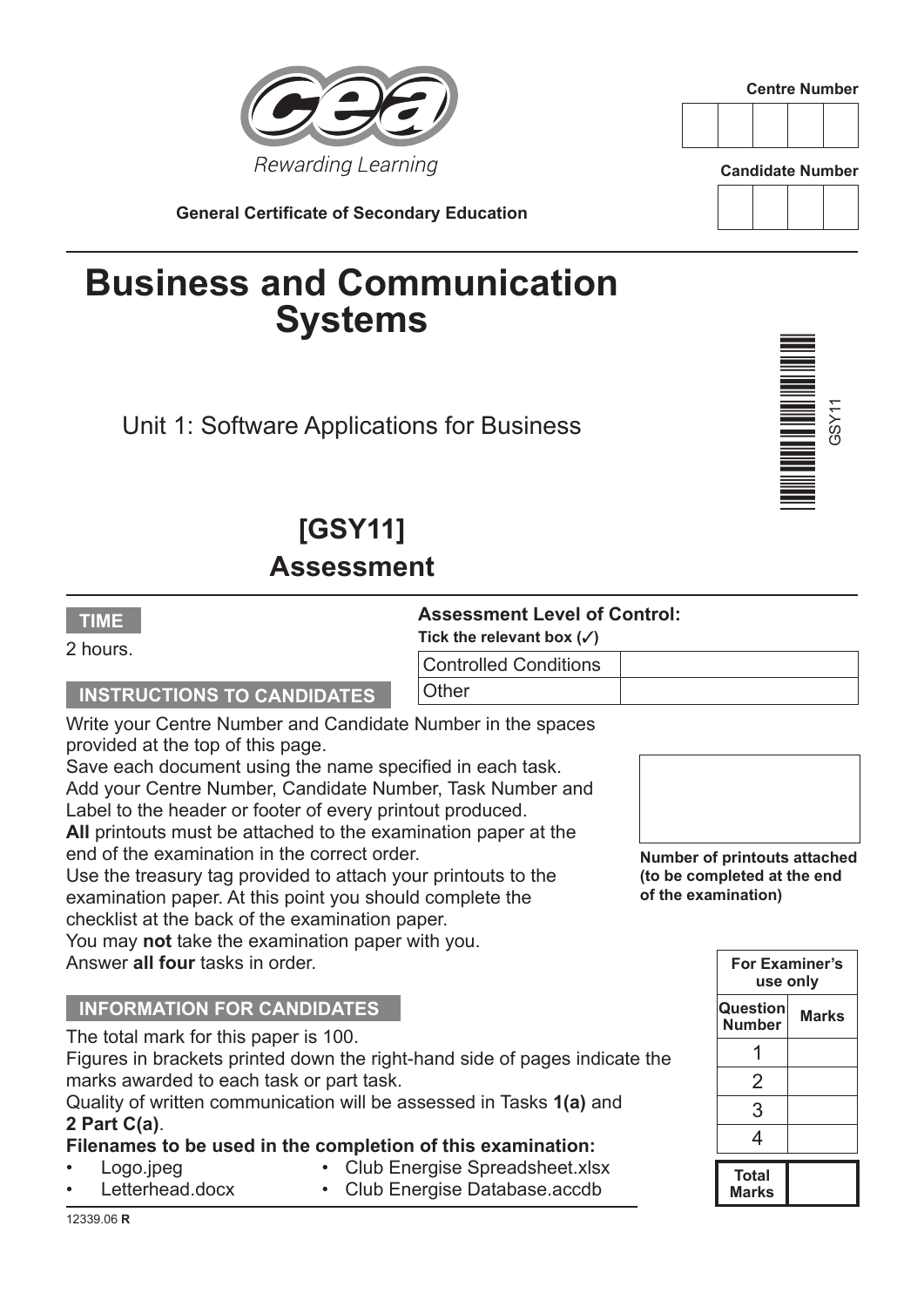### **Introduction**

Club Energise is a fitness centre set up by Miss Alannah Sweeney in 2018. She employs six fitness instructors: two are full-time – David and Paula – and four are part-time – Sally, Andrea, Patrick and Ben.

Club Energise's contact details are as follows:

| <b>Address</b> | 222 Belfast Road, Newry, BT35 6RR |  |
|----------------|-----------------------------------|--|
| Telephone      | 028 30263344                      |  |
| Email          | clubenergise@ni.net               |  |
| Website        | www.clubenergise.net              |  |

Alannah is keen to make use of software applications to help with administration in her business.

Four tasks follow, which will require you to produce some of the documentation/files that Alannah requires.

*© CCEA*

**To assist your file management, create a folder in your working area called "BCS Exam Files" and any files you are asked to save should be put in this folder.**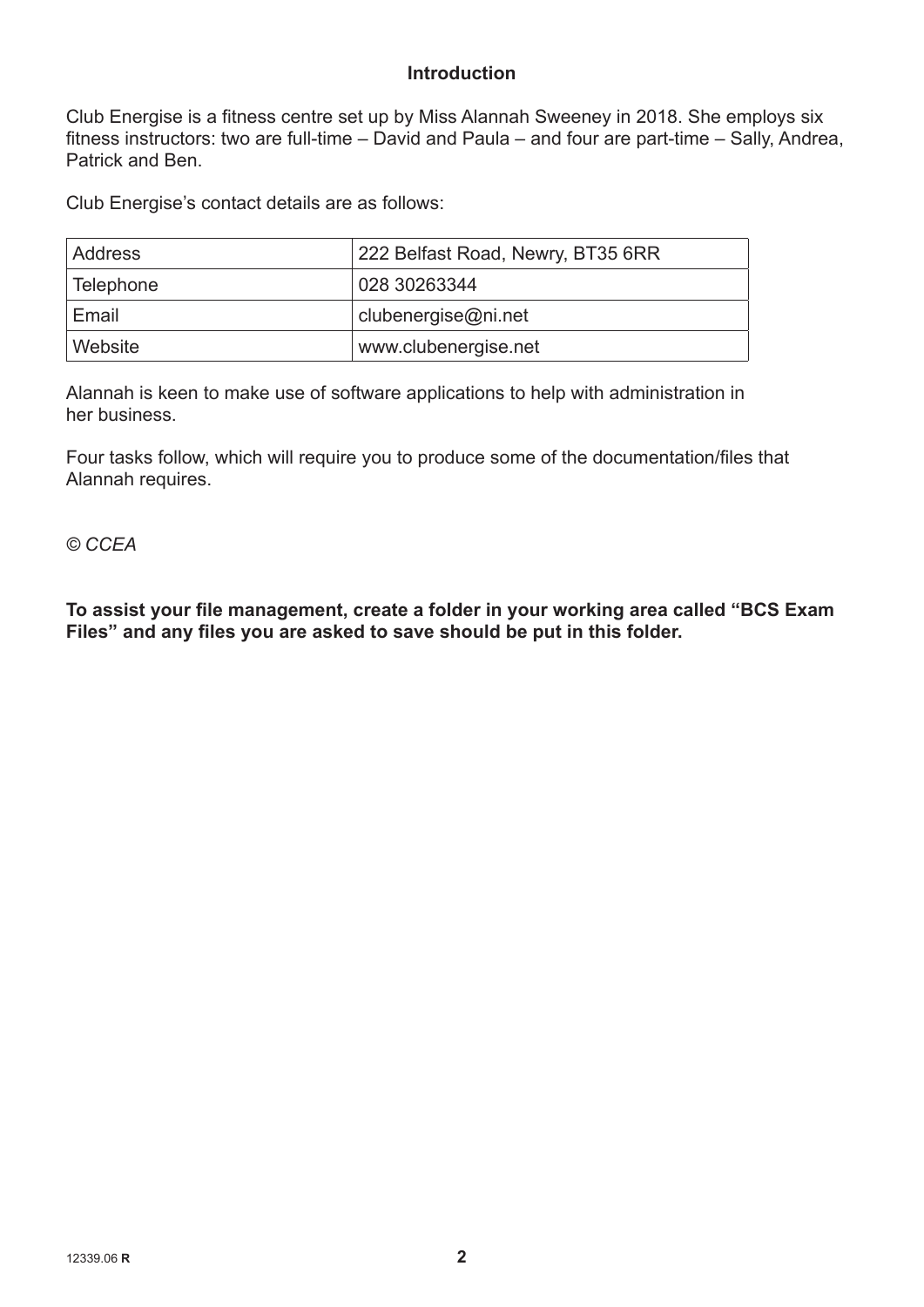## **A file named "Logo" is available to assist you with this task.**

Club Energise has a vacancy for a Fitness Instructor. Alannah would like an application form for this vacancy to be available for completion on the Club Energise website.

Applications can only be submitted by completing this form online.

The first page of the application form **must** include the following information:

- • Title
- • Forename
- • Surname
- • Address
- • Town
- • Postcode
- • Gender
- Date of Birth
- • Contact Telephone Number
- • Email Address

| (a) Using your knowledge of form design, produce an effective A4 data capture form,<br>which may be used as page one of the application form and includes the<br>essential information. | [6] |
|-----------------------------------------------------------------------------------------------------------------------------------------------------------------------------------------|-----|
| (b) Include two other pieces of appropriate information on your data capture form.                                                                                                      | [2] |
| (c) Use appropriate fonts, styles and boxes in your design.                                                                                                                             | [2] |
| Save this document as <b>Application Form</b> .<br>Print one copy of the application form on one A4 page.<br>Label the printout Application Form.                                       | 10  |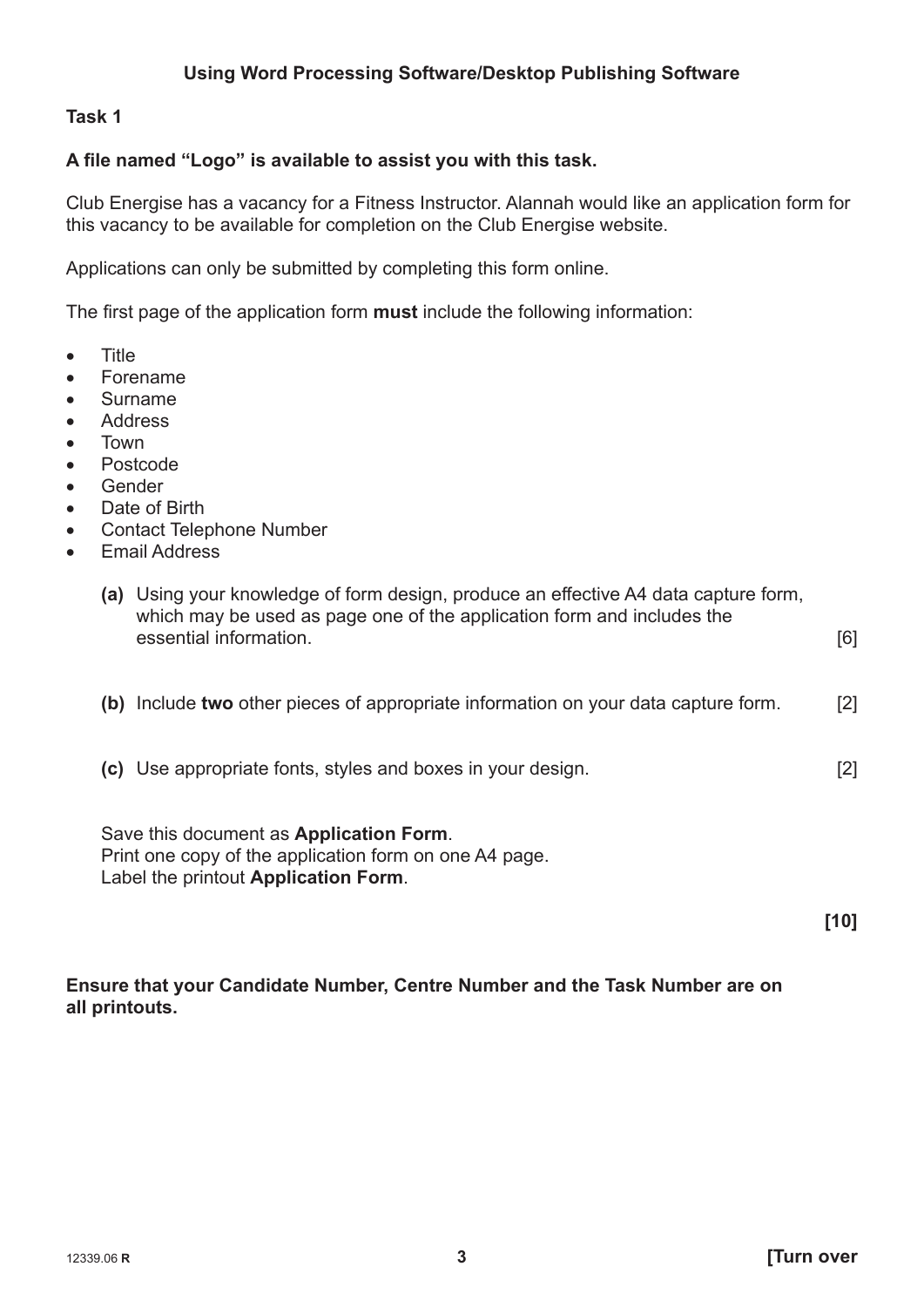## **A file named "Club Energise Spreadsheet" is available to assist you with this task.**

## **Part A**

Alannah would like to use a spreadsheet for recording financial information. A spreadsheet file, **Club Energise Spreadsheet**, is being developed for this purpose.

Your task is to further develop this spreadsheet.

Using a spreadsheet software package, open the **Club Energise Spreadsheet**. In the worksheet QUARTER 1 complete the following:

**(a)** In cell A1 enter the text "Quarter 1 Finances". Embolden this text and increase the font size to 16. **Insert grey shading in cell A1.** [3]

**(b)** Enter the following text in the cells shown:

| Cell           | Text to be entered  |
|----------------|---------------------|
| A <sub>3</sub> | Membership          |
| A4             | Drop In             |
| A <sub>5</sub> | <b>Gym Hire</b>     |
| A14            | <b>Bonus</b>        |
| D <sub>6</sub> | <b>Total Income</b> |
|                |                     |
| <b>B2</b>      | January             |
| C <sub>2</sub> | February            |
| D <sub>2</sub> | March               |
| E2             | Quarter 1           |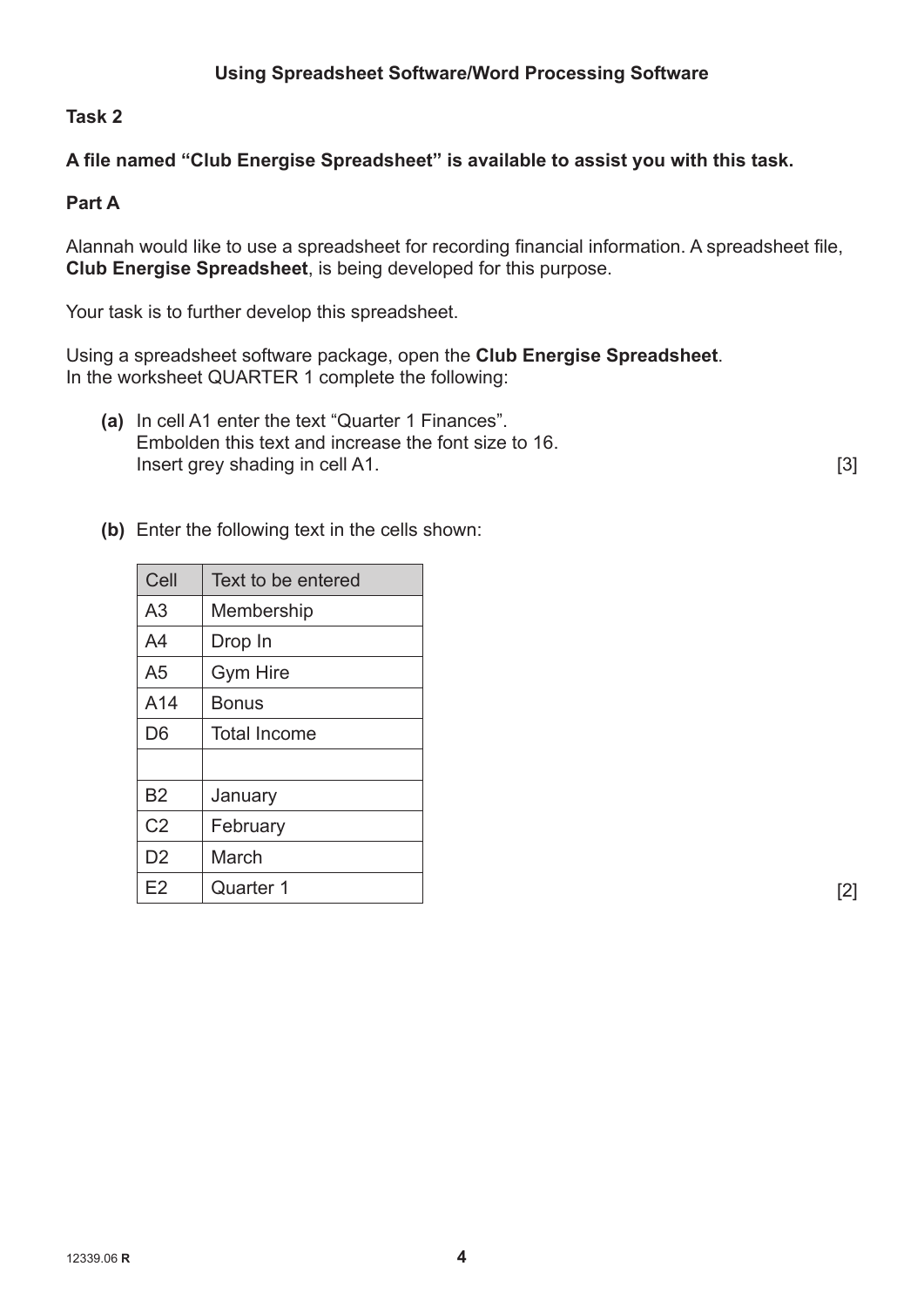**(c)** Enter the following numbers in the cells shown:

| Cell           | Number to be entered |
|----------------|----------------------|
| B <sub>3</sub> | 4500                 |
| <b>B4</b>      | 2000                 |
| B <sub>5</sub> | 1000                 |
|                |                      |
| C <sub>3</sub> | 4500                 |
| C <sub>4</sub> | 1800                 |
| C <sub>5</sub> | 1400                 |
|                |                      |
| D <sub>3</sub> | 4500                 |
| D <sub>4</sub> | 1750                 |
| D <sub>5</sub> | 1200                 |

|     | (d) Format cell B3:E5 and E6 to sterling currency, 2 decimal places.                                                                                                                                                                                                                                                                | $[2]$             |
|-----|-------------------------------------------------------------------------------------------------------------------------------------------------------------------------------------------------------------------------------------------------------------------------------------------------------------------------------------|-------------------|
|     | (e) Enter a formula in cell E3 which will calculate the Quarter 1 total for "Membership"<br>(January to March).                                                                                                                                                                                                                     | $[2]$             |
| (f) | Replicate the formula created in part (e) for the total "Drop In" and "Gym Hire".                                                                                                                                                                                                                                                   | $\lceil 2 \rceil$ |
|     | (g) Enter a formula in cell E6 which will calculate the "Total Income"<br>("Membership", "Drop In" and "Gym Hire") for Quarter 1.                                                                                                                                                                                                   | $[2]$             |
|     | (h) Alannah will give a bonus to staff at the end of Quarter 1 if the Total Income for<br>Quarter 1 is greater than the Total Expenses.<br>Enter a formula in cell B14 which will display the word "YES" if the Total Income for<br>Quarter 1 is greater than the Total Expenses for Quarter 1; otherwise display the<br>word "NO". | $[4]$             |
| (i) | In the footer of the worksheet enter the text Club Energise Task 2.                                                                                                                                                                                                                                                                 | [1]               |
| (j) | Save the file Club Energise Spreadsheet.<br>Print one copy of the worksheet data on one A4 page, landscape, with row and<br>column headings and gridlines visible.<br>Make sure all data is visible.<br>Label the printout Club Energise Data.                                                                                      | [3]               |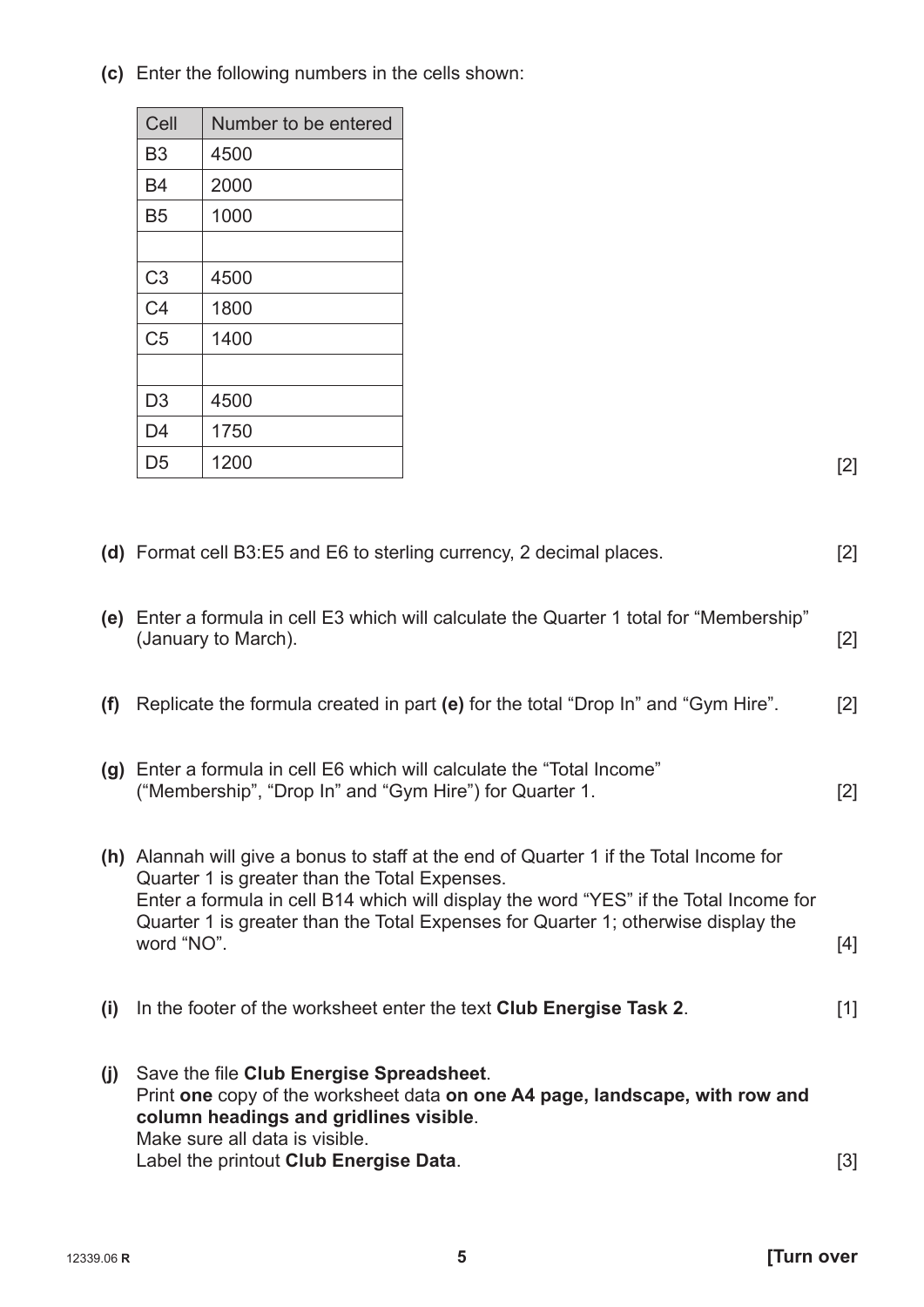**(k)** Print **one** copy of the worksheet formulae **on one A4 page, landscape, with row and column headings and gridlines visible**. Make sure all formulae are visible. **Label the printout Club Energise Formulae.**  [1]

**[24]**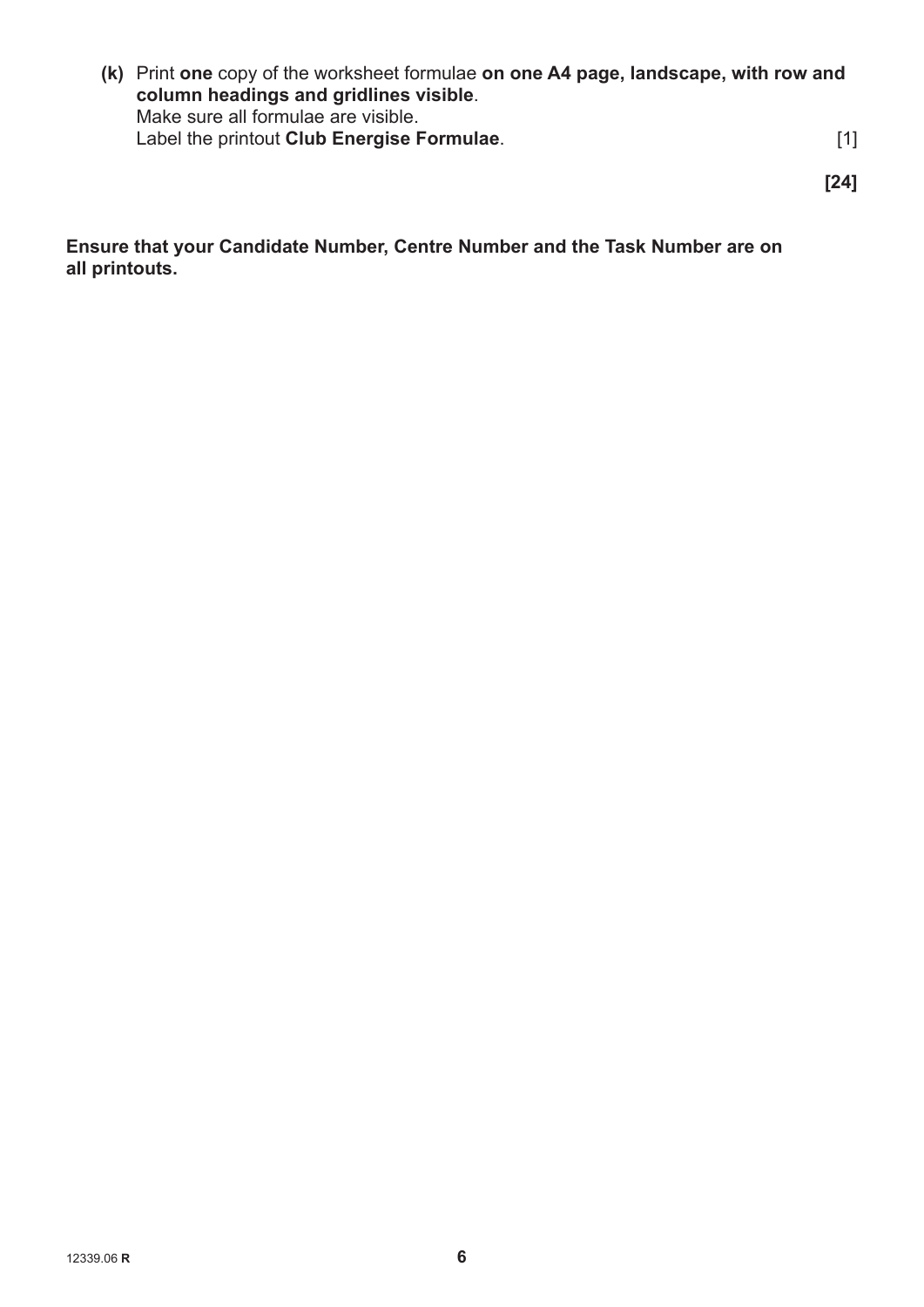## **Part B**

Using the sheet QUARTER 1 in the spreadsheet **Club Energise Spreadsheet** complete the following:

Create a Pie Chart detailing Quarter 1 totals for each expense.

## **Include:**

- A title for the chart Quarter 1 Expenses<br>• A data value for each slice on the chart
- **•** A data value for each slice on the chart
- **•** The Club Energise logo, positioned appropriately

Save the chart as a new chart, called **Expenses Chart**. Print the Pie Chart full size, on one A4 sheet. Label the printout **Expenses Chart**. **[7]**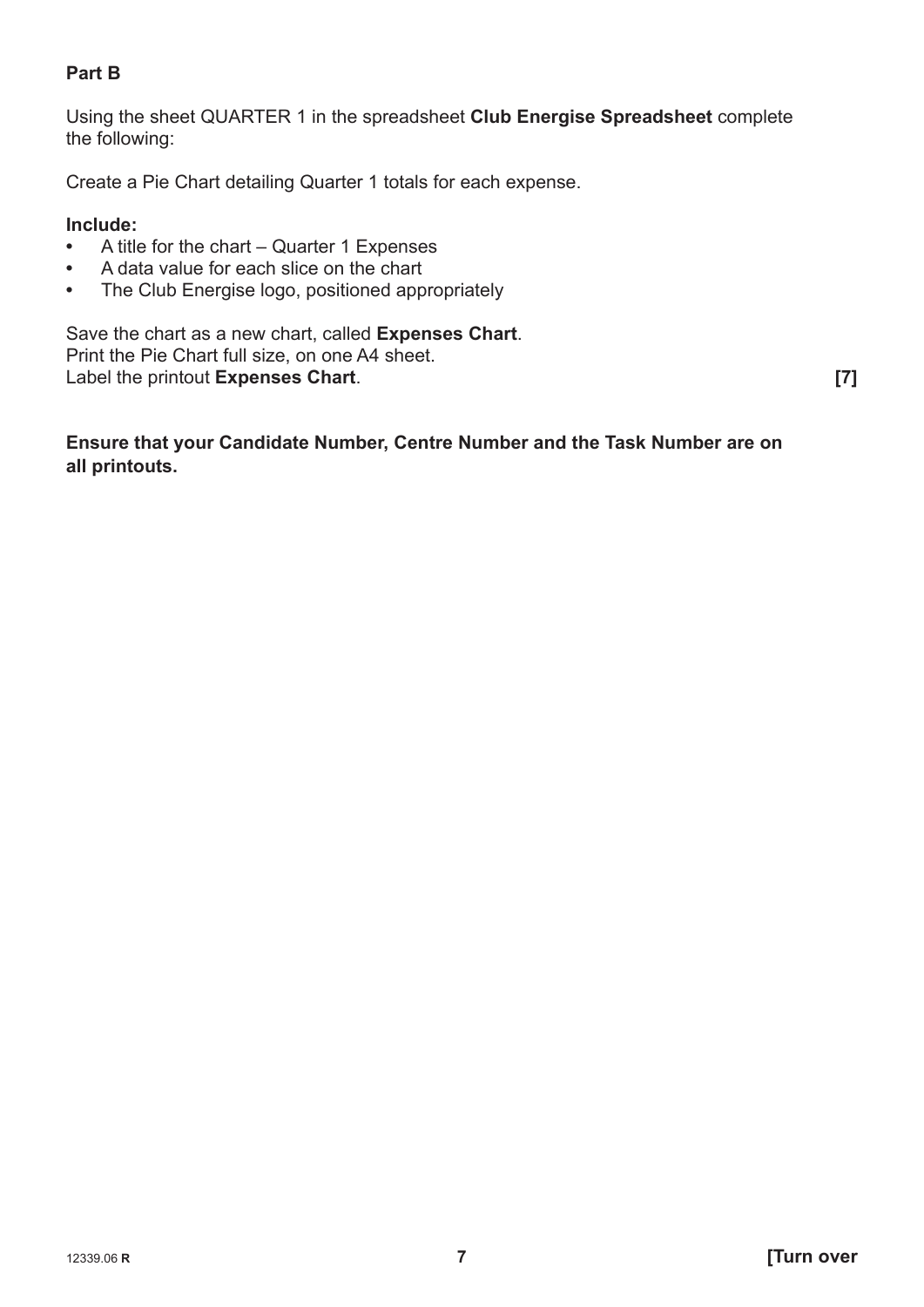## **Part C**

### **A file named "Letterhead" is available to assist you with the following tasks.**

Alannah is upgrading the facilities in Club Energise. To help pay for this she is increasing the membership fee for all members whose membership type is "Full" and needs to send a letter to such members. The current fee is £300 per year and is to be increased to £330.

Enclosed with the letter will be a list of the new fees for all membership types.

Using word processing software and the worksheet MEMBERS in the file **Club Energise Spreadsheet** complete the following:

**(a)** Using the file **Letterhead**, create a letter addressed to all members with membership type "Full".

The letter must contain **three** paragraphs:

- Details of why the increase in fee is necessary
- Details of the fee increase
- Any other relevant details

Using a mail merge facility insert only the following fields (from the MEMBER sheet in the **Club Energise Spreadsheet** file) in the letter:

- **•** Title
- **•** Surname
- **•** Address
- **•** Town
- **•** Postcode

| Print out the standard letter showing the merged fields. |      |
|----------------------------------------------------------|------|
| Label the printout Standard Letter.                      | [20] |

**(b)** Print out the personalised letters. Label the letters **Letter 1**, **Letter 2**, etc. for each personalised letter. [2]

**[22]**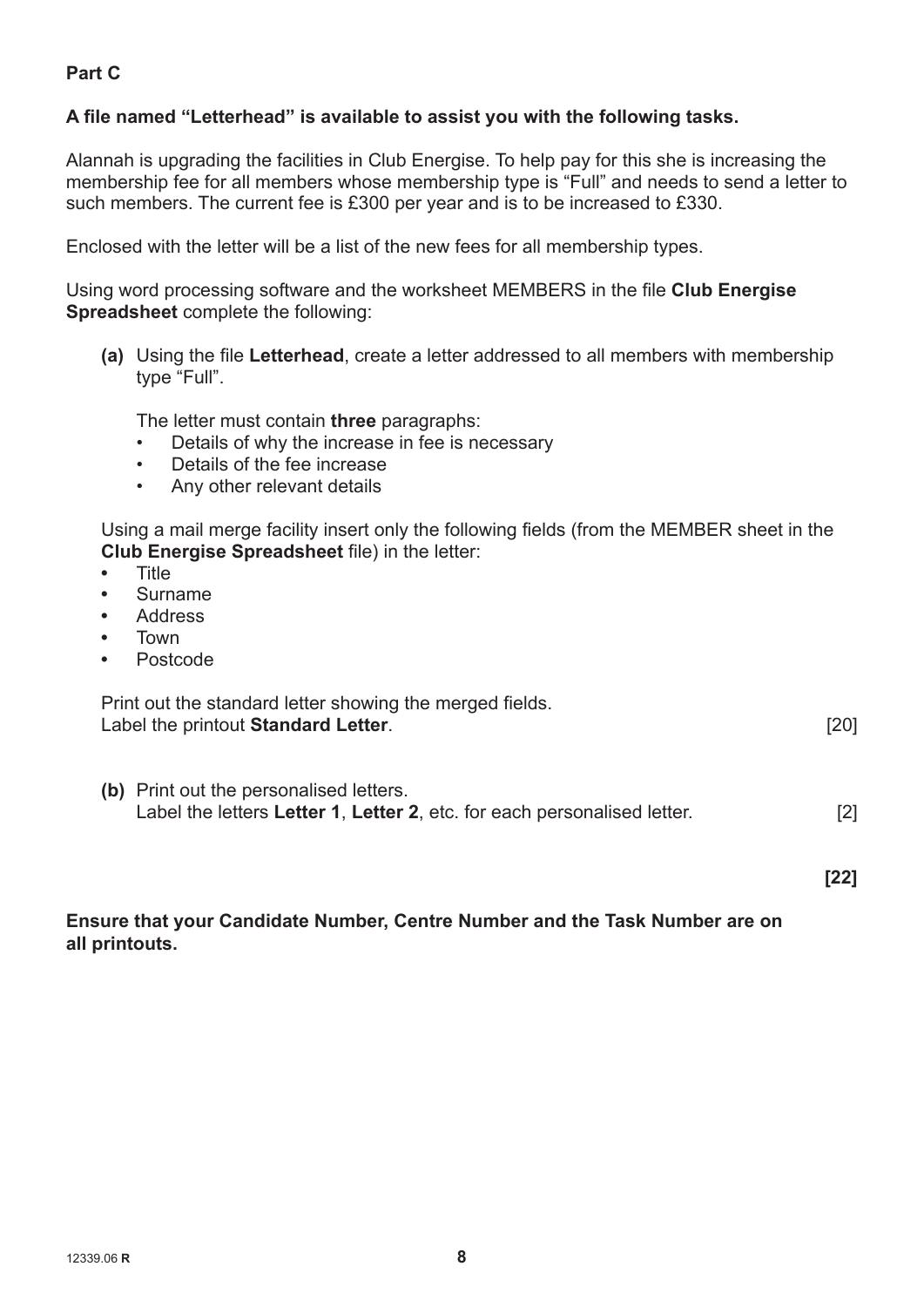## **A file named "Club Energise Database" is available to assist you with the following tasks.**

Alannah would like to use a database to store details of classes offered and the instructor for each class. A database file, **Club Energise Database**, is being developed for this purpose.

Using the table CLASS in the file **Club Energise Database**, complete the following tasks:

- **(a)** The field name "Grade" is incorrect, and needs to be changed to "Level". **Make this change to the database design.** *Make this change to the database design.*
- **(b)** A new class is to be added to the CLASS table. The new class details are as follows:

| <b>Class ID</b>      | <b>CE150</b>         |  |
|----------------------|----------------------|--|
| <b>Description</b>   | <b>Aqua Aerobics</b> |  |
| Location             | Pool                 |  |
| Day                  | Saturday             |  |
| <b>Start Time</b>    | 10.00                |  |
| <b>Finish Time</b>   | 10.45                |  |
| Level                | <b>Beginner</b>      |  |
| <b>Instructor ID</b> | <b>ENG010</b>        |  |

Add this class to the CLASS table. *Add this class* to the CLASS table. *Add this class* to the CLASS table.

- **(c)** The Free Weights class on Wednesday is to be removed from the database. **Delete this class from the CLASS table.** *CLASS table.* [1]
- **(d)** An error was made when entering details of the class with Class ID CE500.
	- The Start Time for this class should be 19.00.
	- Make this change to the CLASS table.
	- Save the table CLASS.
	- **Print the entire contents of the table CLASS.**
	- **Label the printout Class Table.** [1]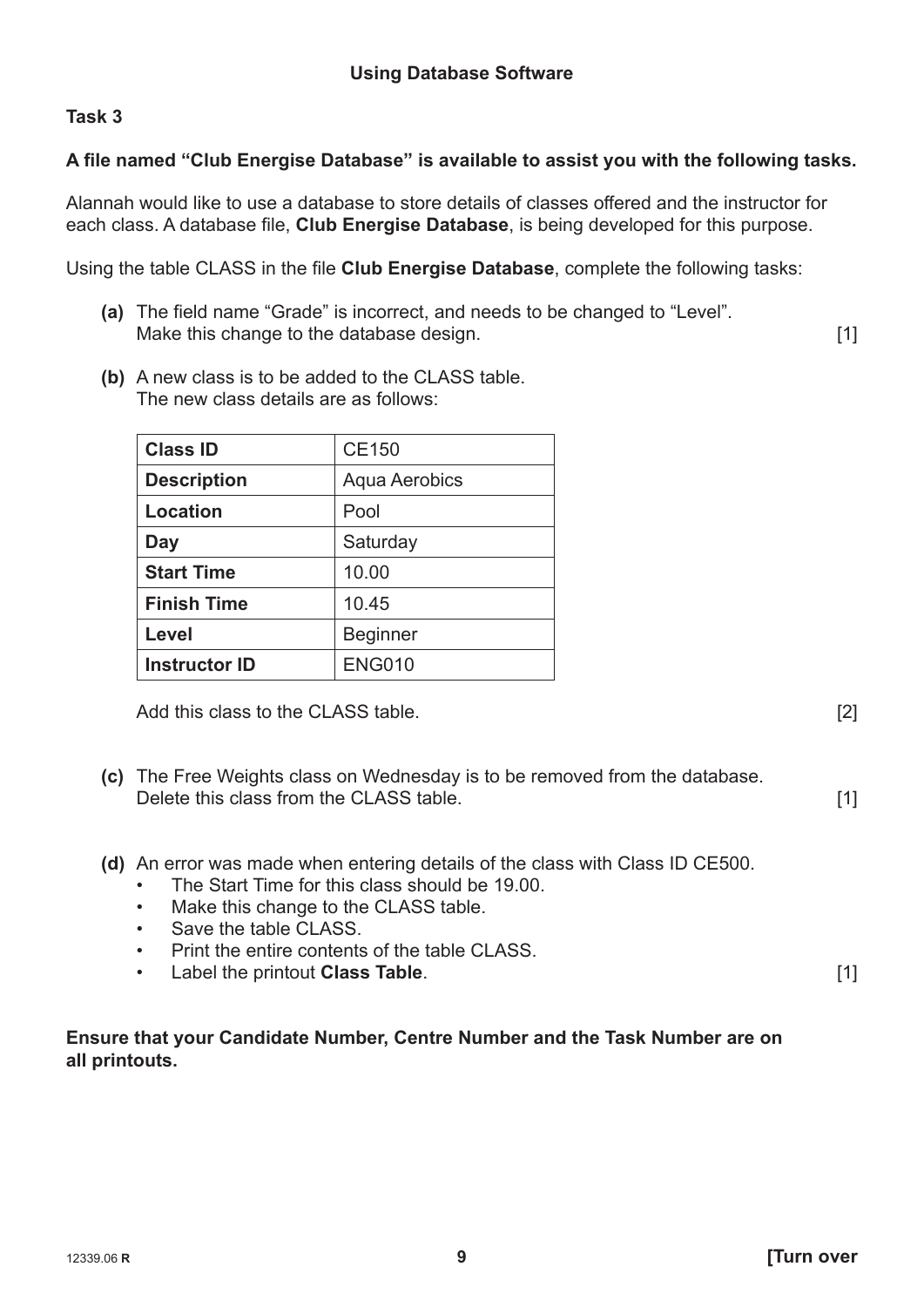Using the tables CLASS and INSTRUCTOR in the file **Club Energise Database**, complete the following task:

- **(e)** There is a "one to many" relationship between the CLASS and INSTRUCTOR tables.
	- Create this relationship and relationship report.
	- Enter your centre number and candidate number as a label in the relationship report footer.
	- Save the relationship report.
	- Print the relationship report on one A4 page.
	- Label the printout **Relationships Report**.

Using the table CLASS in the file **Club Energise Database**, complete the following tasks:

- **(f)** Alannah would like to see details of classes taking place on Saturdays. Create a query to display the following details only of such classes:
	- Description and Level.
	- Save the query as **Saturday Classes**.
	- Print the results of the query on one A4 page.
	- Label the printout **Saturday Classes**. [2]
- **(g)** A member has requested details of all Zumba classes for beginners. Create a query to display the following details only of such classes:
	- Location; Day; Start Time; and Finish Time.
	- Save the query as **Beginner Zumba Classes**.
	- Print the results of the query on one A4 page.
	- Label the printout **Beginner Zumba Classes**. [3]

Using the tables CLASS and INSTRUCTOR in the file **Club Energise Database**, complete the following task:

**(h)** Alannah wants to see details of all classes for which Sally is the instructor.

Create a query to display the following details only of such classes:

- Description; Location; Day; and Start Time.
- Sort the search results in Description ascending order.
- Save the query as **Sally's Classes**.
- Print the results of the query on one A4 page.
- Label the printout **Sally's Classes**. [4]

Using the table CLASS in the file **Club Energise Database**, complete the following task:

- **(i)** Alannah wants a report showing some CLASS details. The details to be included are: Class ID, Location, Description, Start Time, Finish Time and Level.
	- The title of the report is to be "List of Classes".
	- The Club Energise logo is to be included and positioned appropriately.
	- The report is to be grouped by Location.
	- The report is to be sorted by Description ascending.
	- Enter your centre number and candidate number as a label in the report footer.
	- The report must be professional in appearance.
	- Create this report and save it as **List of Classes**.
	- Print the report **List of Classes** on one A4 page, landscape.
	- Label the printout **List of Classes**. [9]

 **[26]**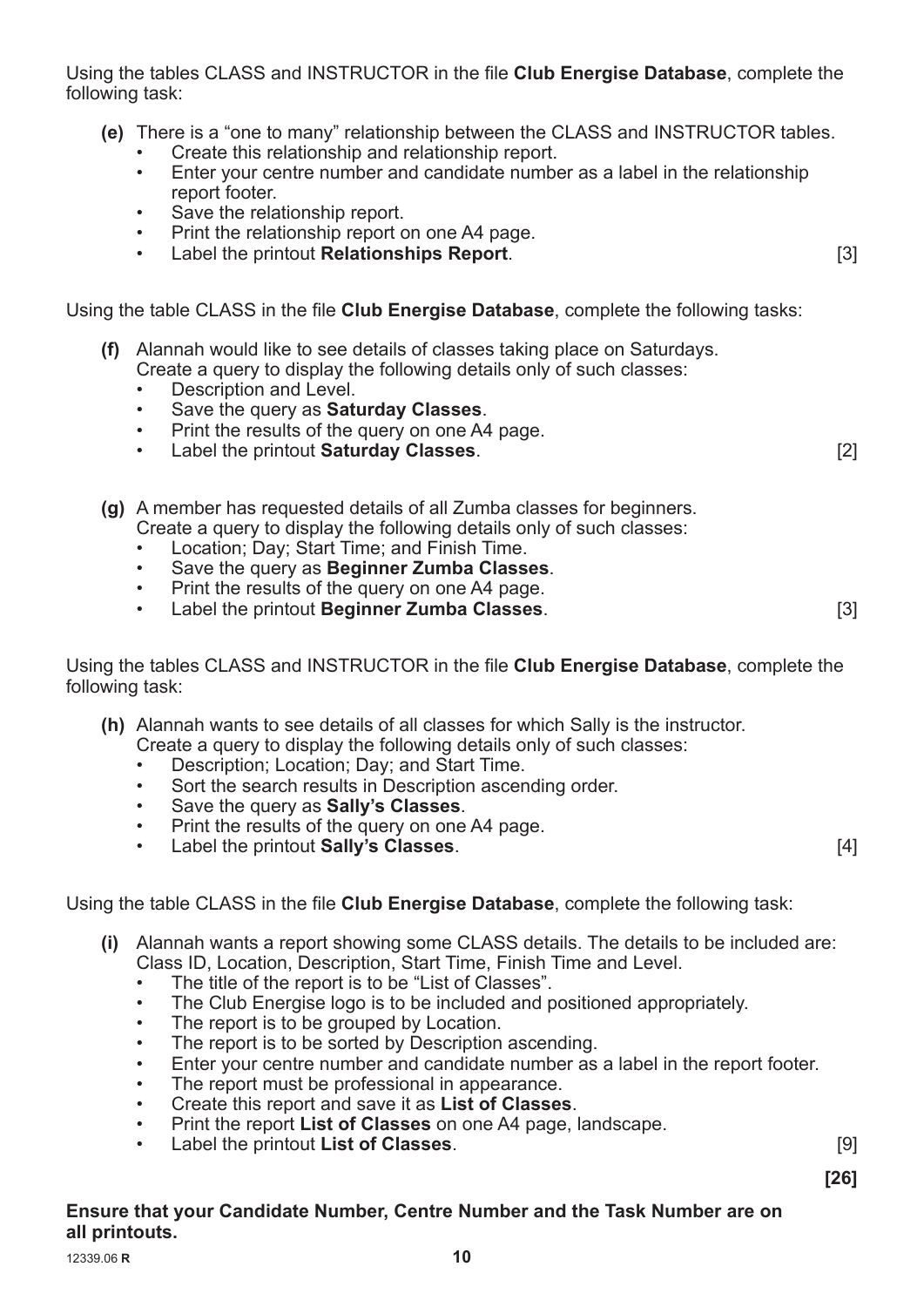Alannah is improving her web authoring skills, and is currently learning a new web authoring package. She doesn't know the meaning of the following terms: "Template", "Multimedia" and "Scrolling Marquee".

Using an appropriate software package, create a presentation for Alannah, called **Terms**, which explains the meaning of these terms.

The presentation should have **three** slides.

| (a) Slide 1 should contain:<br>A title "Template"<br>An explanation of the term "Template"                                                                                           | $[3]$             |
|--------------------------------------------------------------------------------------------------------------------------------------------------------------------------------------|-------------------|
| (b) Slide 2 should contain:<br>A title "Multimedia"<br>An explanation of the term "Multimedia"<br>$\bullet$                                                                          | $[3]$             |
| (c) Slide 3 should contain:<br>A title "Scrolling Marquee"<br>An explanation of the term "Scrolling Marquee"                                                                         | $[3]$             |
| (d) Save your presentation.<br>Print Slides 1 and 2 in handout mode (two slides per page).<br>Label the printout Terms 1.<br>Print Slide 3 full size.<br>Label the printout Terms 2. | $\lceil 2 \rceil$ |

 **[11]**